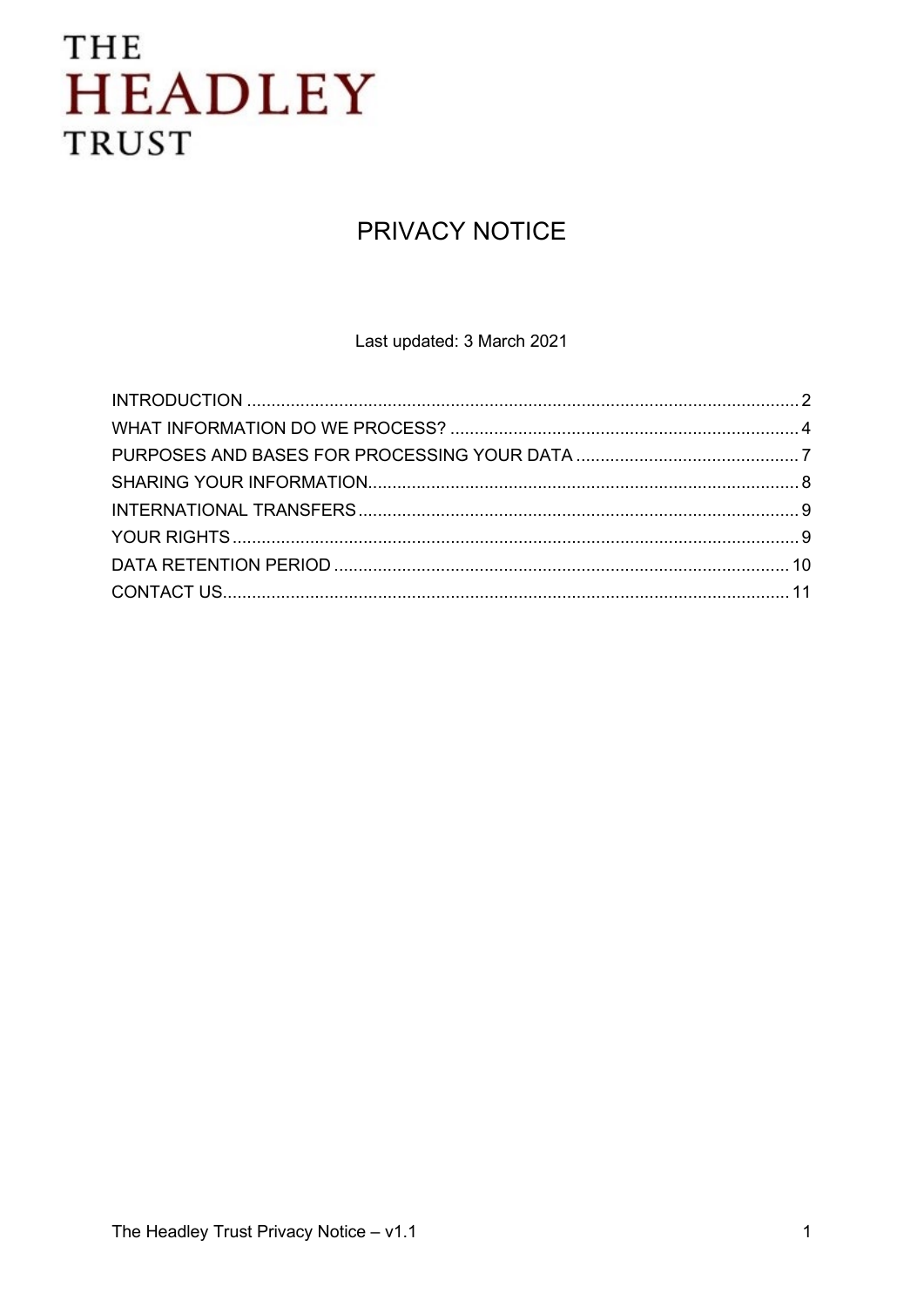### PRIVACY NOTICE

### <span id="page-1-0"></span>INTRODUCTION

The Headley Trust ("Headley/we/us/our") is one of 17 different independent, grant-making trusts established by members of five generations of the Sainsbury family.

Headley is a small independent funder working in several charitable areas. Our work embraces a wide range of interests, primarily:

- Arts & heritage in the UK regional museums and galleries, with special consideration for curatorial support and acquisitions; the display, study and acquisition of British ceramics; conservation of industrial, maritime and built heritage; archaeology; arts education/outreach and access to the arts for disabled & disadvantaged people; Headley Museums Archaeological Acquisition Scheme.
- Cathedrals & major churches in the UK restoration or repair work to the fabric of ancient buildings of exceptional architectural merit built before 1850.
- Parish churches in England & Wales fabric repairs and improvements work to medieval parish churches in sparsely populated and less prosperous rural areas.
- Arts & heritage overseas conservation and recording of heritage (architecture, archaeology, and artefacts), primarily in Southeastern Europe.
- Development projects in sub-Saharan Anglophone Africa education, healthcare (trachoma prevention / treatment) and improved access to water.
- Education bursaries for conservation, dance and classical music studies in the UK.
- Health & social welfare support for older people, carers and disadvantaged families and young people, and includes small grants to provide practical aids for disabled people.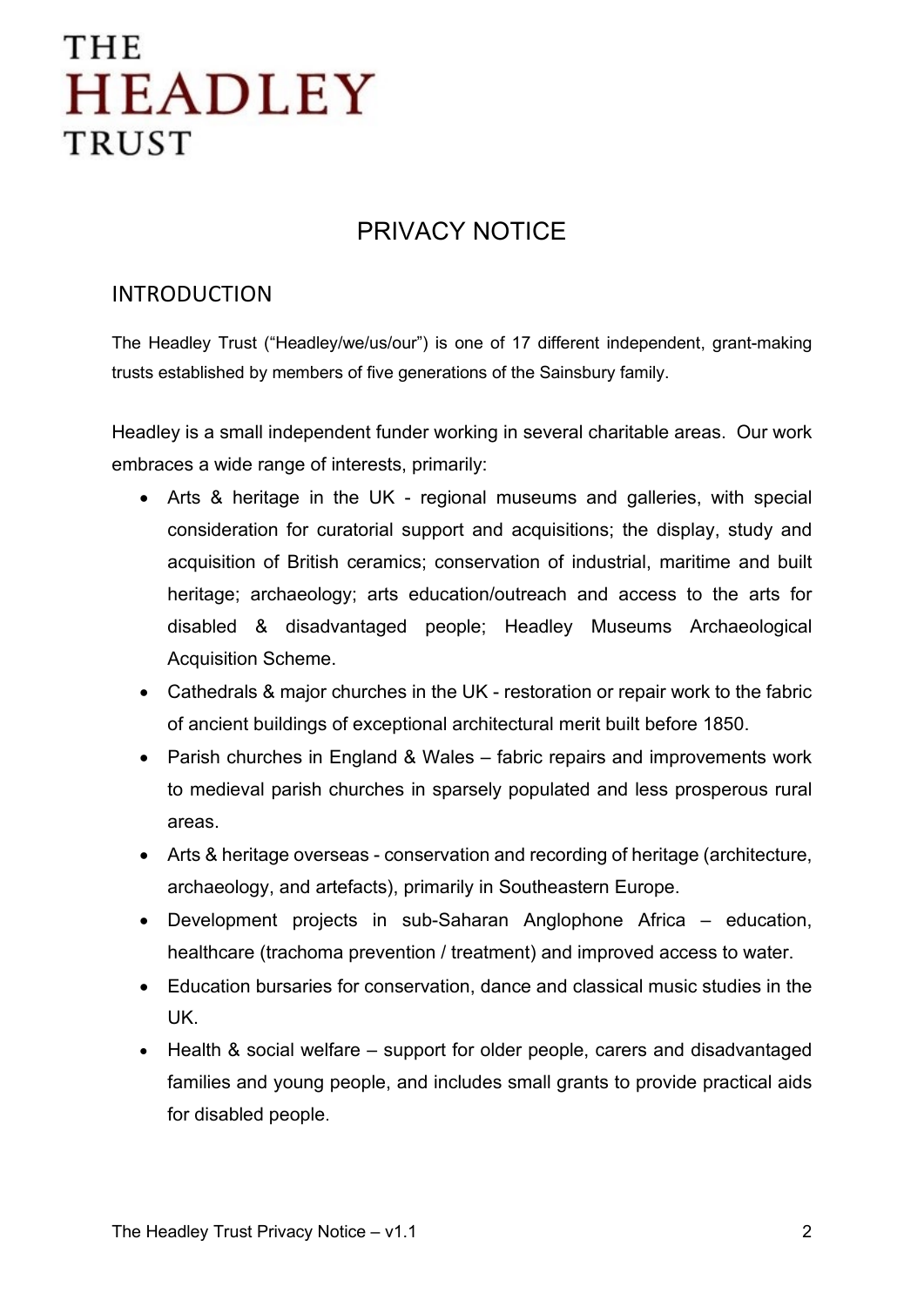We share offices located at The Peak, 5 Wilton Road, London SW1V 1AP with other trusts which are operated by the Sainsbury Family Charitable Trusts.

Keeping your personal information safe is very important to us. We are registered as a data controller with the Information Commissioner's Office. Our registration number is Z6144191. Headley is committed to the protection of your personal data we process in line with the data protection principles set out in the Data Protection, Privacy and Electronic Communications (Amendments etc) (EU Exit) Regulations 2019 ("UK GDPR") and the Data Protection Act (2018).

We have policies, procedures, and training in place to help our employees and volunteers understand their data protection responsibilities and our data protection principles.

We have a nominated member of staff who serves as our Data Protection Manager. If you have any questions regarding how we collect, store and process your personal data, please email [dataprotection@sfct.org.uk.](mailto:dataprotection@sfct.org.uk) We have also appointed an independent Data Protection Officer at data protection consultants, Evalian Limited who can be contacted by email at [dpo@evalian.co.uk.](mailto:dpo@evalian.co.uk)

This privacy notice explains what personal data we collect from individuals who visit our offices or contact us by email, phone, or apply for a grant or send us other communications ("you/your").

We place great importance on ensuring the quality, confidentiality, integrity and availability of the data we hold and in meeting our data protection obligations when processing personal data. Headley is committed to protecting the security of your personal data. We use a variety of technical and organisational measures to help protect your personal data from unauthorised access, use or disclosure.

If you have applied for a job with us or another trust or submitted your CV (or similar employment information) to us, we process your personal data as set out in our privacy notice for recruitment candidates [privacy notice for recruitment candidates.](https://www.sfct.org.uk/files/SFCT%20Job%20Applicant%20Privacy%20Notice%20-%20v1.1%20-%202021.02.16.pdf)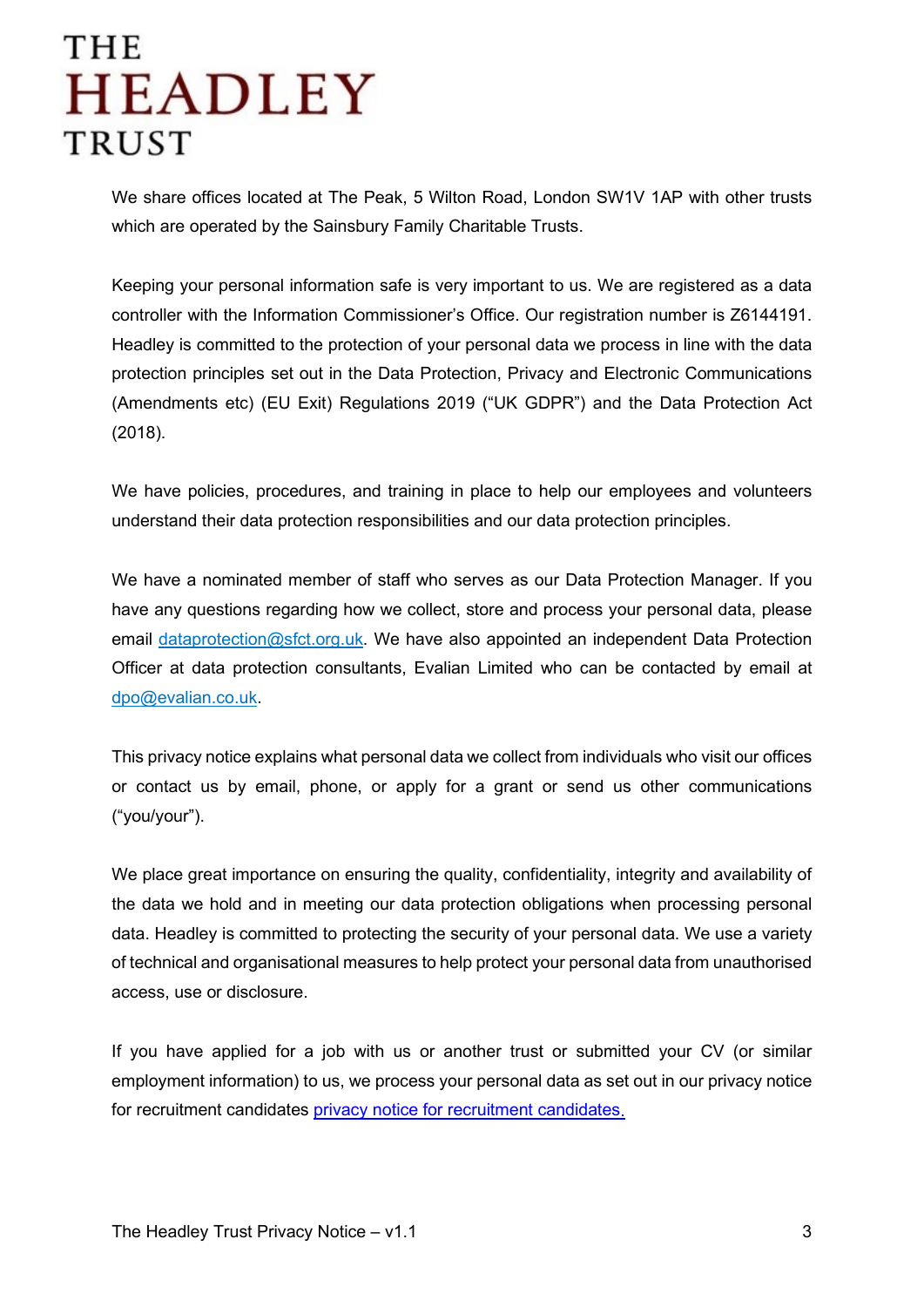We update this privacy notice from time to time in response to changes in applicable laws and regulations, to our processing practices or other services we offer. When changes are made, we will update the date at the top of this document. Please review this privacy notice periodically to check for updates.

### <span id="page-3-0"></span>WHAT INFORMATION DO WE PROCESS?

#### **Information you provide to us**

We process all information you give us, either through corresponding with us by post, telephone, email or otherwise. This includes information you provide when your register your details with us, apply for a grant, a bursary or other service, participate in events, meetings and presentations, or attend social functions linked to our trust.

### **Information processed following an enquiry from you or when you submit a grant application to us (not for 'Aids for Disabled').**

In relation to Arts & Heritage (UK & Overseas), Cathedrals & Major Churches, Parish Churches, Development Projects in Africa, Health & Social Welfare and Education Bursaries we process the following information:

- Your name (first and last).
- Organisation name.
- Organisation or personal address.
- Your job title.
- Organisation or personal telephone number.
- Organisation or personal email address.
- Grant amount awarded.
- Bursary beneficiaries only student, course, and academic institution.

We use your name, organisation address, business email address and business phone number to respond to your enquiry and/or process your grant application.

During the course of our relationship with you, we may receive, though do not request, a copy of your CV or a photograph.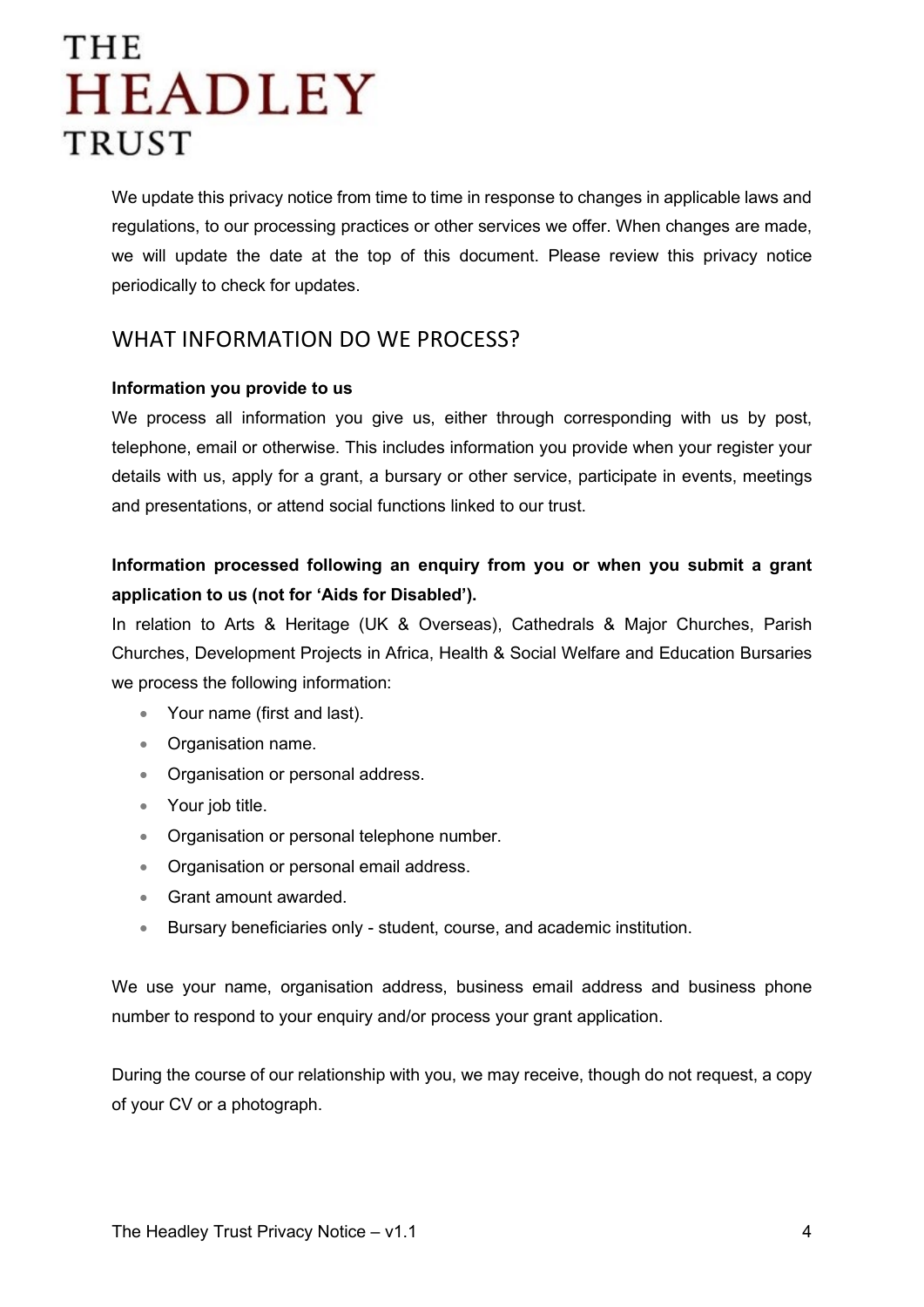**Information processed following an enquiry from you or when you submit an 'Aids for Disabled People' grant application to us.**

In relation to 'Aids for Disabled' applications we process the following information:

- Surname & first name of applicant with a disability.
- Address & postcode.
- Phone number.
- Nature of disability.
- Date of birth / age of applicant.
- Referring organisation (if any).
- Name and position of Referrer.
- Address, postcode, email address, and telephone number of Referrer.
- How long known the Applicant has known the Referrer.
- Grant amount awarded.
- Household income, including details of benefits and pension or tax credits.

We use your name, address, email address and phone number to respond to your enquiry and/or process your grant application.

During the course of our relationship with you, we may receive, though do not request, a copy of your CV or your photograph.

### **Information processed by us when you accept an invitation to attend one of our award ceremonies**

We process the following information:

- Your name (first and last).
- Organisation name.
- Your dietary requirements if the event is catered.

#### **Information we obtain from other sources**

Indirectly, we may record or receive additional details about you from:

• Public information sources, such as your organisation's website, social channels (FaceBook page, Twitter account, LinkedIn profile, etc.), or from news articles and public registers, such as The Charity Commission.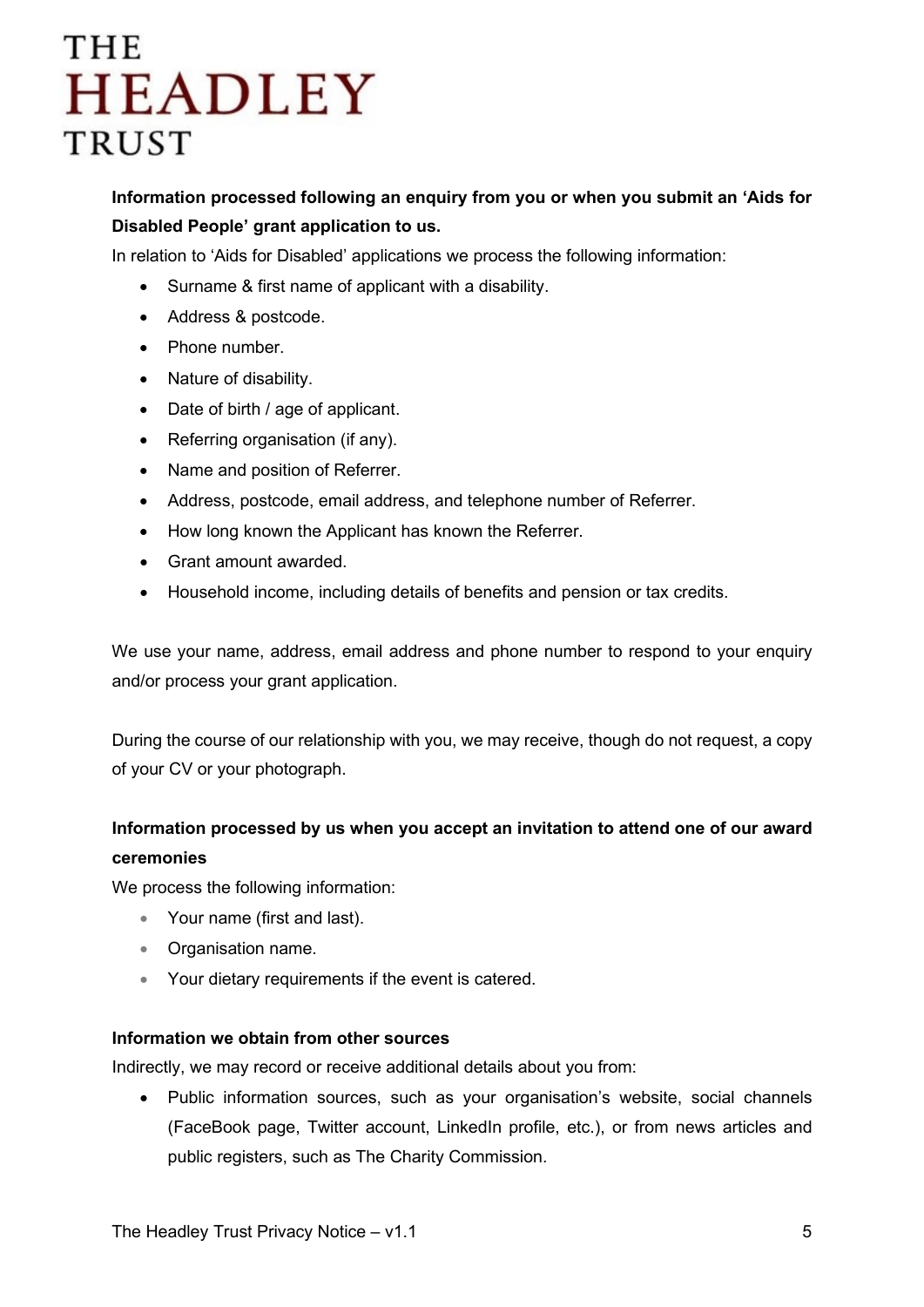- People who think that you may be interested in applying for a grant.
- External sources such as publications and other published works, and external reviewers or advisors when you apply for or are awarded a grant from us.

#### **Cookies & CCTV**

We use very few cookies on our website, but we do utilise some. In particular, we use the Google Analytics cookie on an anonymised basis to track the number of visitors to our website.

Cookies are small text files. They are downloaded to your device when you visit a website unless you have set your browser to stop them. You can learn more about cookies by going to [http://www.allaboutcookies.org/.](http://www.allaboutcookies.org/)

The types of cookie we use on our website include:

- Strictly necessary cookies -these are essential to the operation of our website and enable you to browse and use all features of the website.
- Analytics cookies these collect anonymous information about your use of our website such as the pages you visit most often, how you arrived at our website, time spent on each web page and more. We use a Google Analytics cookie for these purposes.

You can manage and delete cookies through your web browser. Each browser manages cookies differently, but you can learn more about cookie settings in the most common browsers using the links below:

- [Chrome](https://support.google.com/chrome/answer/95647?hl=en)
- [Firefox](https://support.mozilla.org/en-US/kb/cookies-information-websites-store-on-your-computer?redirectlocale=en-US&redirectslug=Cookies)
- [Safari for Mac](https://support.apple.com/en-gb/guide/safari/manage-cookies-and-website-data-sfri11471/mac)
- [Safari for iOS](https://support.apple.com/en-us/HT201265)
- [Edge](https://privacy.microsoft.com/en-us/windows-10-microsoft-edge-and-privacy)
- [Internet Explorer](https://support.microsoft.com/en-gb/help/17442/windows-internet-explorer-delete-manage-cookies)

You can also prevent your data being used by Google Analytics by using the Google Opt-out Browser Add-on, available [at this link.](https://tools.google.com/dlpage/gaoptout)

To ensure the safety of all our visitors, contractors and staff, SFCT and the Landlord's property managers capture and record CCTV images at the main entrances to our office buildings.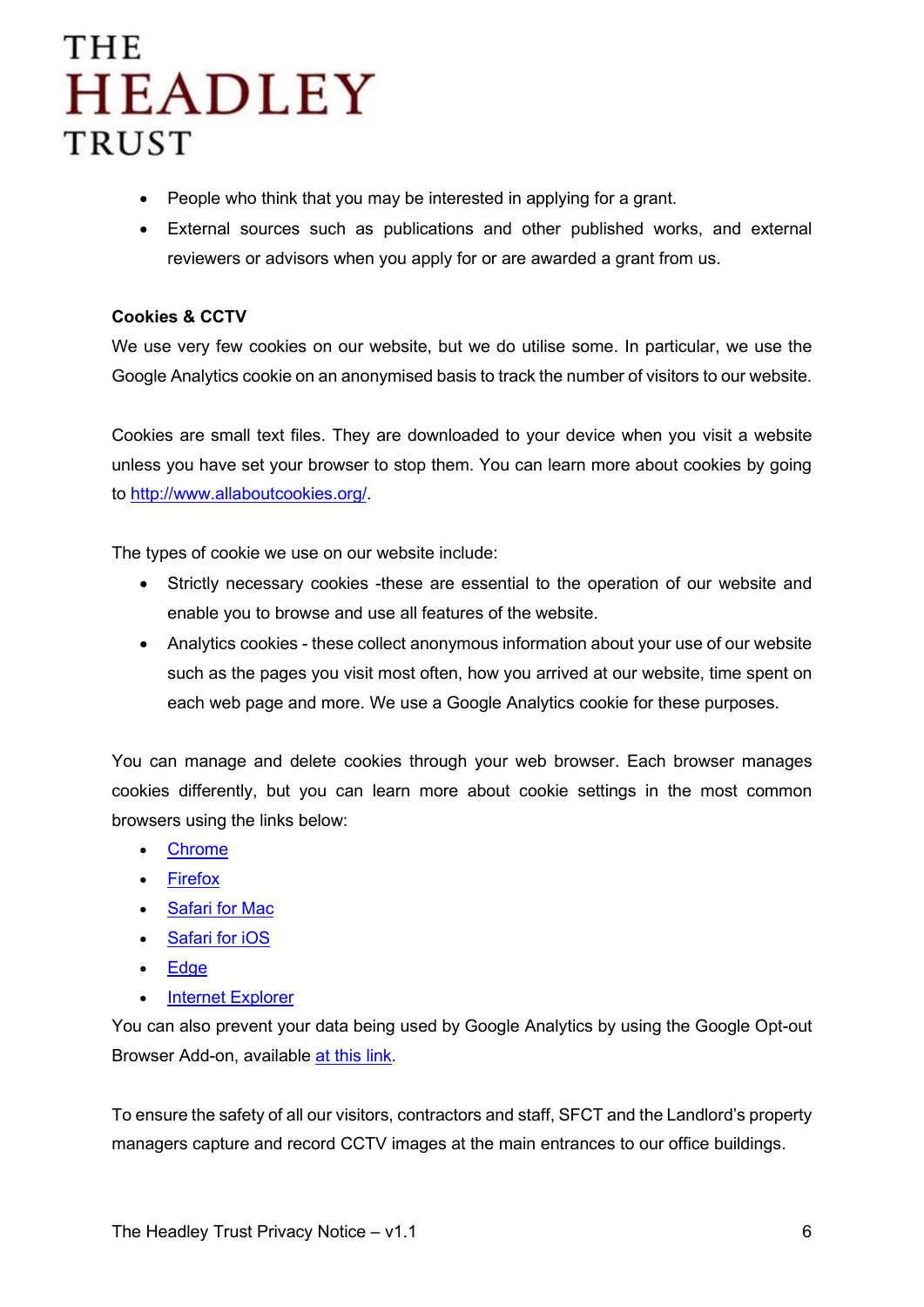### <span id="page-6-0"></span>PURPOSES AND BASES FOR PROCESSING YOUR DATA

We will only use your personal information for the purpose which it was provided to us for and in ways that you would reasonably expect. We may use your data for the following purposes and on the following lawful bases:

| <b>Purpose</b>                                 | <b>Lawful Bases for Processing</b>              |
|------------------------------------------------|-------------------------------------------------|
| Responding to correspondence from you or       | It is in our legitimate interest to respond to  |
| other type of enquiry.                         | enquiries made by phone, by email, through      |
|                                                | our social channels or any other means.         |
|                                                |                                                 |
| For assessing the suitability of the grant     | When you submit a grant application to us       |
| application.                                   | we are processing it with your consent.         |
| Sending you information such as                | When you agree to be sent further               |
| newsletters, research reports, insights and    | information about us, we will rely on your      |
| other news about Headley and information       | consent, which may be withdrawn at any          |
| which may be of interest.                      | time by emailing                                |
|                                                | dataprotection@sfct.org.uk.                     |
| Fulfilment of our obligations, as set out in   | This is necessary for the performance of the    |
| our grant awards, or other agreements.         | grant award or other agreement we have          |
|                                                | entered with you.                               |
|                                                |                                                 |
| For charitable trust / fund management,        | It is our legitimate interest to identify areas |
| forecasting and statistical purposes.          | for improving charitable relationships,         |
|                                                | developing new award opportunities and          |
|                                                | managing the charitable trust.                  |
|                                                |                                                 |
| Processing relevant personal information       | It is our legal obligation to comply with       |
| about trustees and committee members of        | governance requirements of the Charities        |
| the grant recipients / award beneficiaries for | Act 2011, Charities (Protection and Social      |
| governance purposes.                           | Investment) Act 2016, the Trustees Acts         |
|                                                | 1925, 2000.                                     |
| Publicising the positive impact of the trust   | Publication of your details, including          |
| by publishing case studies.                    | photographs and recordings in our case          |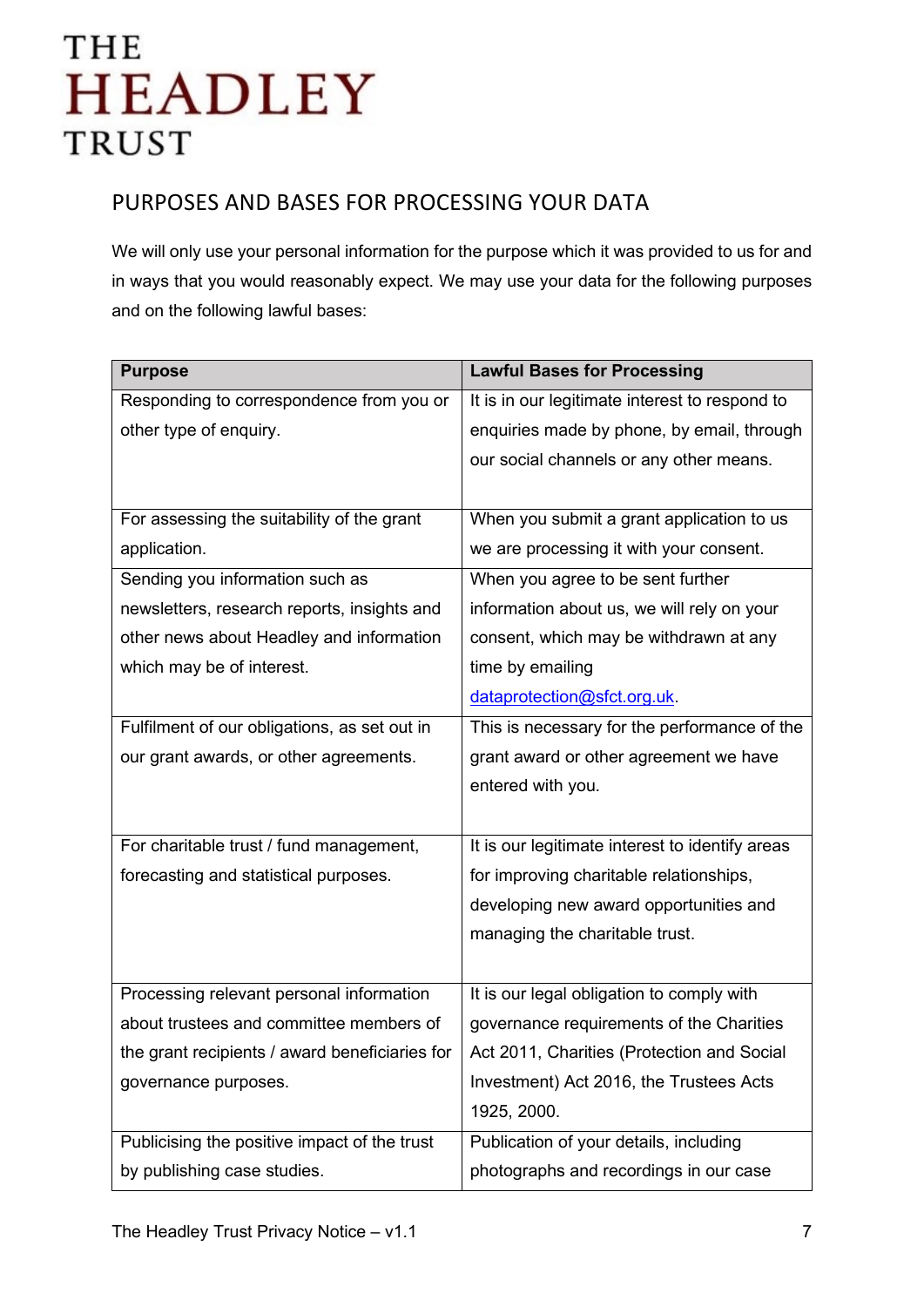|                                          | studies is with your consent which can be      |
|------------------------------------------|------------------------------------------------|
|                                          | withdrawn at any time.                         |
| Publishing our annual reports, which may | Publication of your details in our case        |
| contain grant award case studies.        | studies is with your consent which can be      |
|                                          | withdrawn at any time.                         |
| Invitation and attendance at our events. | It is our legitimate interest to publicise and |
|                                          | celebrate the work of the trust by holding     |
|                                          | charitable events.                             |
|                                          |                                                |
|                                          | If you attend the event we will collect and    |
|                                          | use your dietary information with your         |
|                                          | consent.                                       |
|                                          |                                                |
|                                          | If you attend the event we may collect and     |
|                                          | use photographs and recordings with your       |
|                                          | consent.                                       |
|                                          |                                                |

### <span id="page-7-0"></span>SHARING YOUR INFORMATION

We will not sell or exchange your personal information. We will only share your personal information where we are required to fulfil our grant award agreement with you, or legitimate interest, where we have your consent, or we are required to do so by law. Headley works closely with other Sainsbury Family Charitable Trusts and may share personal details with the other trustees, trust staff, but only if it helps support your needs.

We may share your personal information with third party organisations who will process it on our behalf. This is strictly governed by data processing terms which confirms that the personal information we provide will only be used for the purposes we specify and will be processed in line with data protection legislation.

Other third parties we may share your personal data with include:

• Public bodies such as the Charity Commission for England and Wales, HM Revenues & Customs or the police. The legal basis in these cases is compliance with our legal obligations.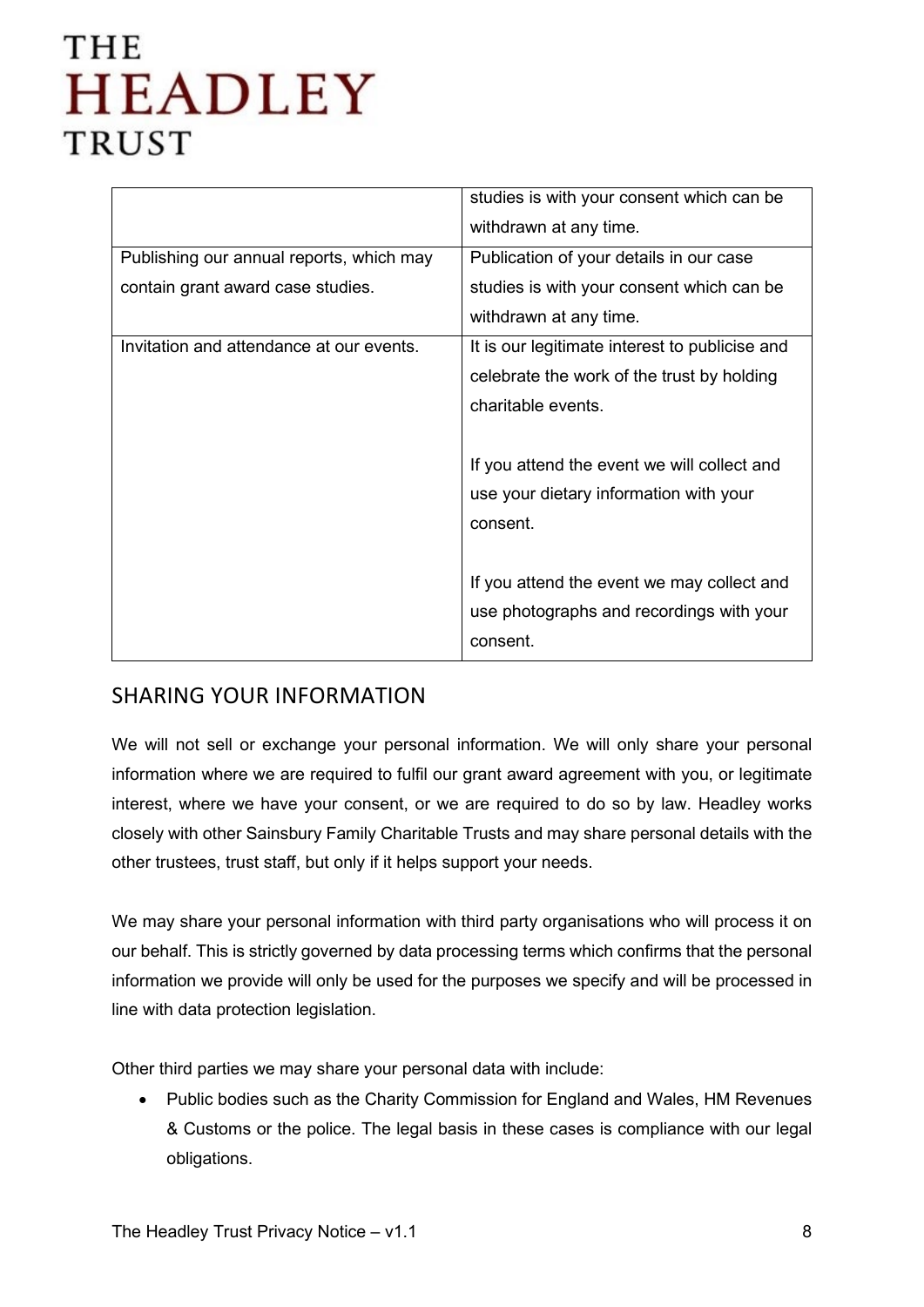• In case of an emergency we may also share your information with the relevant public health and emergency services and contact your next of kin. The legal basis for processing in such cases is to protect your vital interests.

We are committed to transparency and publish a report annually about the trust's activities, Our annual reports do not contain personal data but may contain case studies about the grants awarded.

### <span id="page-8-0"></span>INTERNATIONAL TRANSFERS

Headley operates primarily in the UK, but also provides grant awards to organisations in Africa, primarily Sub-Saharan Africa and Southeast Europe. All grant application processing and award administration takes place in the UK.

Headley works with several advisors and suppliers and it is possible that we will share your data with other third-party suppliers that process your data in countries outside the European Economic Area (the "EEA") where the data protection laws are not equivalent to those within the EEA. Where this applies, we do so, either on the basis of an 'adequacy decision' or using Standard Contractual Clauses approved by the European Commission and recognised by the UK which contractually oblige companies in those countries to the standard expected within the EEA. More information about these is available [here.](http://eur-lex.europa.eu/legal-content/en/TXT/?uri=CELEX:32010D0087)

### <span id="page-8-1"></span>YOUR RIGHTS

The GDPR provides you with certain rights in relation to the processing of your personal data, including to:

- Request access to personal data about you (commonly known as a "data subject access request"). This enables you to receive a copy of the personal data we hold about you, and to check that we are lawfully processing it.
- Request rectification, correction, or updating to any of the personal data that we hold about you. This enables you to have any incomplete or inaccurate information we hold about you corrected.
- Request personal data provided by you to be transferred in machine-readable format ("data portability").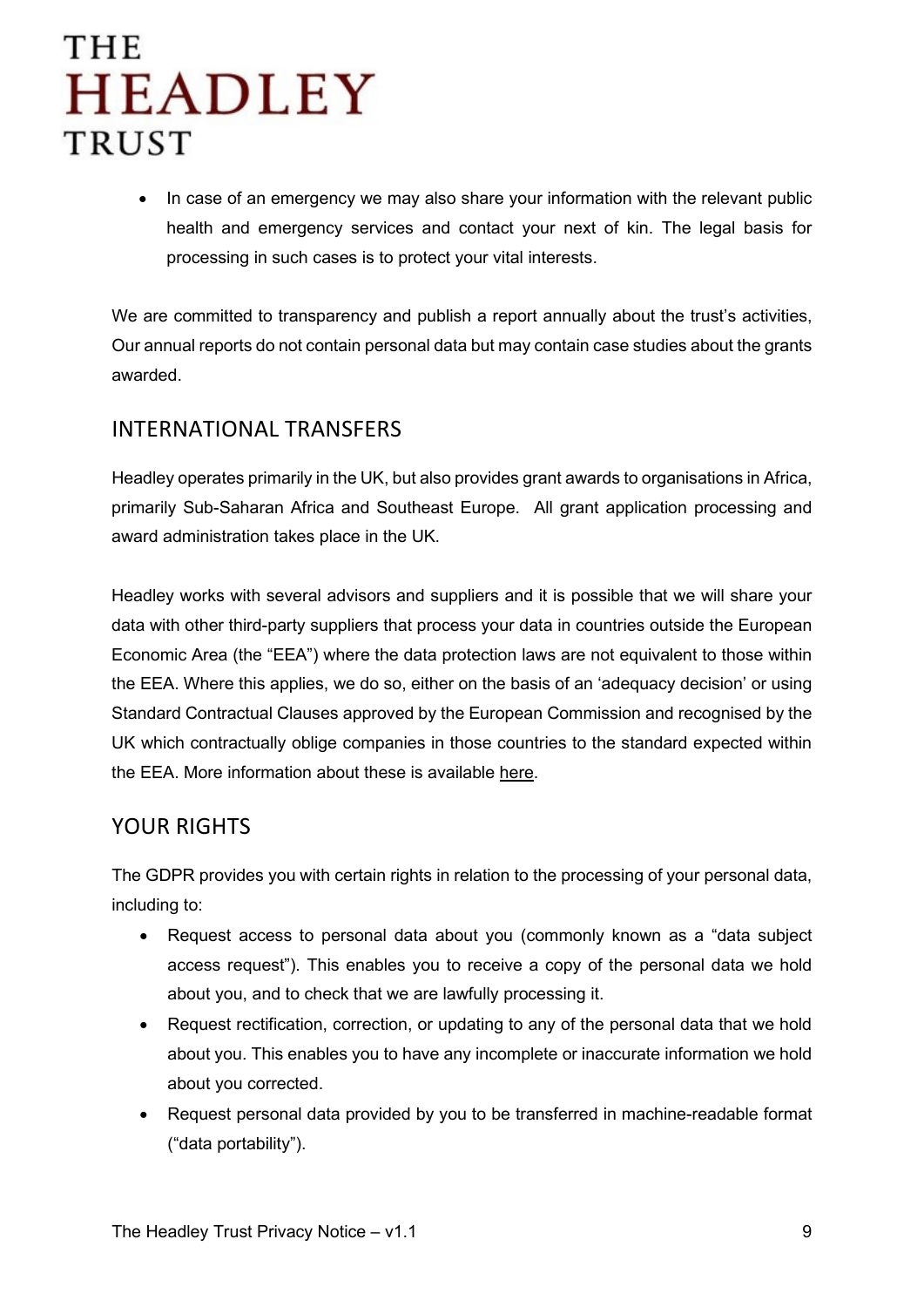- Request erasure of personal data. This enables you to ask us to delete or remove personal data where there is no good reason for us continuing to process it. You also have the right to ask us to delete or remove personal data where you have exercised your right to object to processing (see below).
- Request the restriction of processing of your personal data. This enables you to ask us to suspend the processing of personal data about you (e.g. if you want us to establish its accuracy or the reason for processing it).
- Object to the processing of your personal data in certain circumstances. This right may apply where the processing of your personal data is based on the legitimate interests of Headley.

These rights are not absolute and are subject to various conditions under applicable data protection and privacy legislation and the laws and regulations to which we are subject.

If at any time you decide that you no longer wish to be contacted for marketing purposes, or if you would like to exercise any of your rights as set out above, you can contact us by email. See 'Contact Us'.

You will not have to pay a fee to access your personal data (or to exercise any of the other rights). However, we may charge a reasonable fee if your request for access is clearly unfounded or excessive. Alternatively, we may refuse to comply with the request in such circumstances.

In addition to the above, please note that you have the right to make a complaint at any time to the [Information Commissioner's Office](https://ico.org.uk/make-a-complaint/) if you are concerned about the way in which we are handling your personal data.

### <span id="page-9-0"></span>DATA RETENTION PERIOD

We will retain your personal data for as long as it necessary for the purpose of our relationship or until you object to us processing it or withdraw your consent. We will not retain your personal information if it is no longer required. In some circumstances, we may legally be required to retain your personal information, for example for finance or audit purposes.